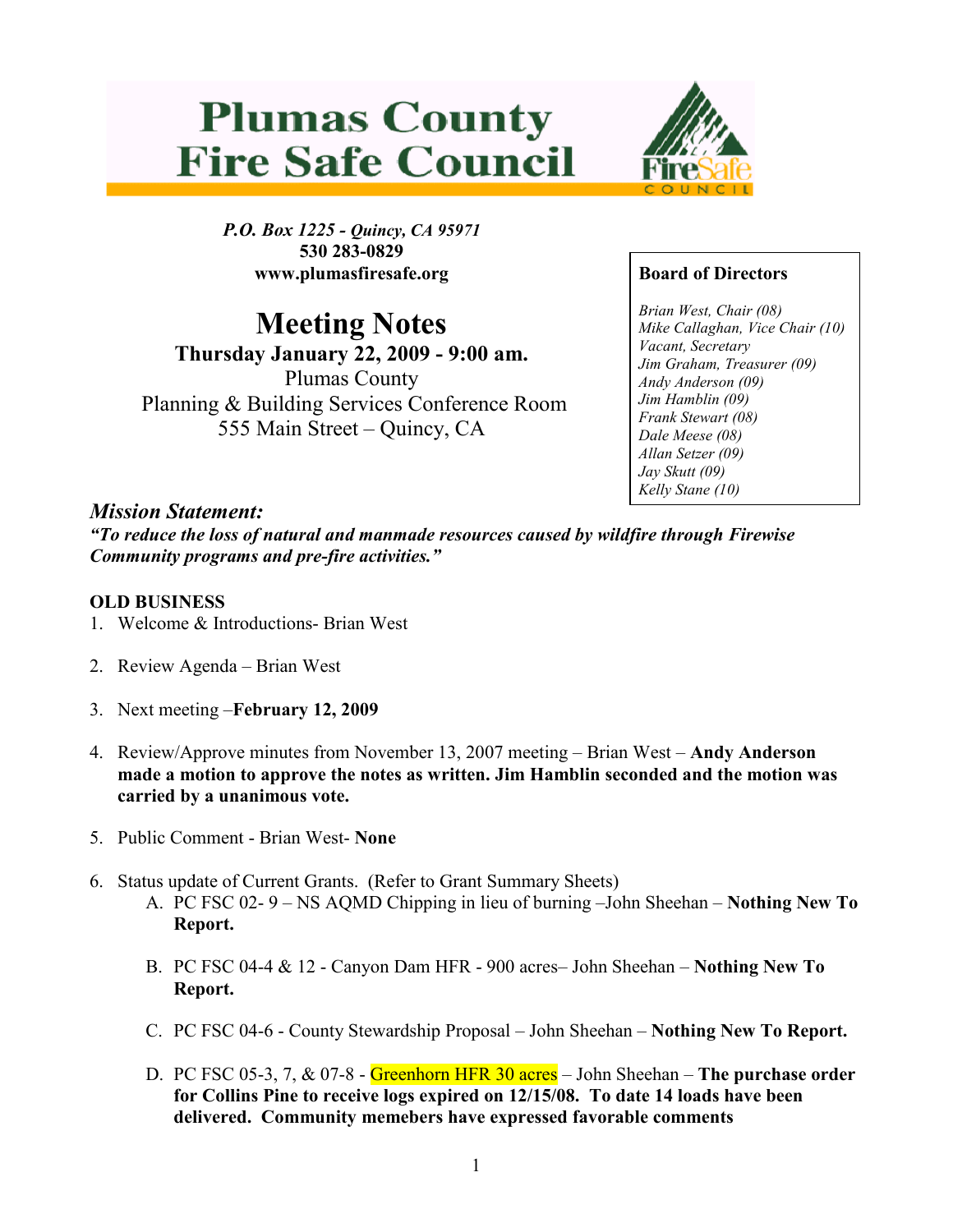- E. PC FSC 05-4, 8 & 08-4 Grizzly Ck. HFR- 128 acres John Sheehan Nothing New To Report.
- F. PC FSC 03-1, 05-5, 06-2  $& 5 -$  Eastern Plumas HFR  $-175$  acres John Sheehan  $-$  North Valley resources is working with landowners and completing the development of prescriptions to develop the treatment prospectus. PC FSC is developing a supplemental grant request tot the RAC to cover increased expenses and reduction in projected forest product incomes
- G. PC FSC 06-4 & 10 Little Grass Valley HFR 111 acres John Sheehan Nothing New To Report.
- H. PC FSC 06-6 La Porte Pines HFR 75 acres John Sheehan Nothing New To Report.
- I. PC FSC 07-1  $&$  4 Indian Valley HFR-200 acres John Sheehan **Hand Piling has been** completed where it was the prescribed treatment. Mastication began the first of January and is expected to be completed by mid-February.
- J. PC FSC 07-2 La Porte Road HFR 100 acres John Sheehan CDF suspended the project due to the California Fiscal Crisis.
- K. PC FSC 07-5 C Road right-of-way planning John Sheehan Nothing New To Report.
- L. PC FSC 07-6 Taylorsville HFR 30 acres John Sheehan ??????????
- M. PC FSC 07-9 Elderly/Disabled Defensible Space John Sheehan Nothing New To Report.
- N. PC FSC 07-10 County Educational Workshops John Sheehan SNC suspended the project due to California Fiscal Crisis.
- O. PC FSC 08- 1 Gold Mtn. HFR John Sheehan Nothing New To Report.
- P. PC FSC 08-2 PC FSC Council Coordination 2007-2009– John Sheehan Work continues with FSC coordination activities, meeting with contractors and foresters on fuel reduction projects and sharing of firesafe information. The Coordinator has been working aggressively developing grants for the upcoming cycle.
- Q. PC FSC 08- 3 HFR Project Development –John Sheehan Danielle Banchio & Pete Thill have been retained as the RPF's to provide assistance in outreach, project design, development and implementation of hazardous fuels reduction projects during years 2009-2011. Banchio will manage projects in the areas of Indian Valley, La Porte Road, and Quincy. Pete Thill will manage projects in the areas of Mohawk Valley, Gold Mountain, and Long Valley.